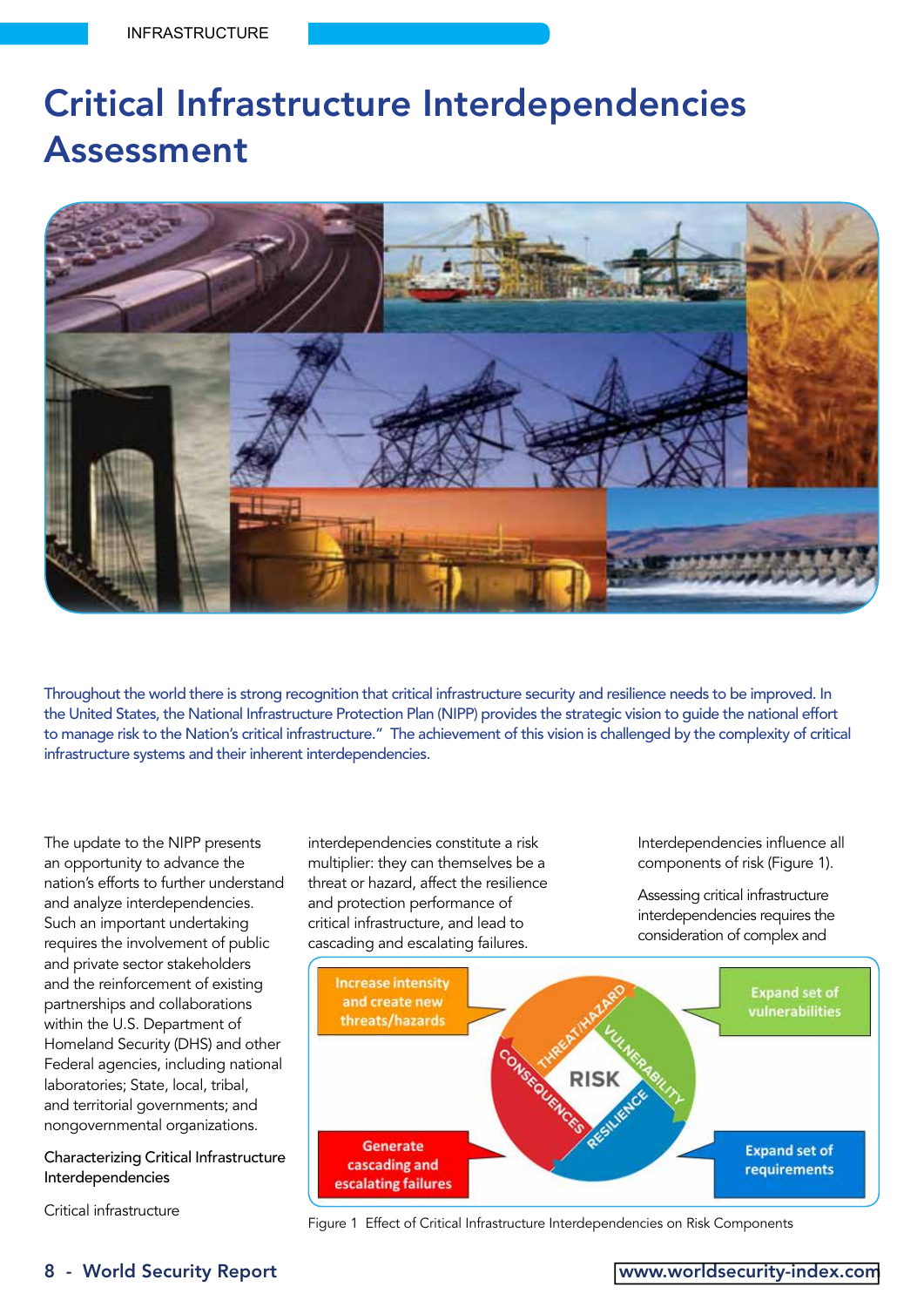



multidimensional elements (Figure 2).

The term "Type of Dependency" classifies the existing interactions between infrastructures. "Operating Environment" characterizes elements that could affect the different types of interdependencies. "Coupling and Response Behavior" illustrates how a critical infrastructure could respond to a disruption related to a dependency. "Type of Failure" addresses the degradation that could result from existing interactions between infrastructures. Finally, a risk assessment that integrates interdependency considerations must account for the specific "Infrastructure Characteristics" of each infrastructure and for each one's "State of Operation" when an incident occurs (e.g., degradation of infrastructure interconnections). A complete understanding of interdependencies should incorporate multiple aspects of this multi-dimensional space.

# A Systems Approach to Interdependency Analysis

Infrastructure interdependency analysis can be analytically complicated, time consuming, and costly, which in turn can limit the ability of stakeholders to understand and use this information to make risk-informed decisions that enhance resilience. In order

to manage these complexities, the infrastructure community should use a process that helps partners prioritize resilience assessment efforts through a "systems approach" to regional interdependency analysis.

This approach is based on the assumption that a critical asset or facility can be considered as part of a broader system of infrastructure. Higher-level constructs (e.g., a community or a region) include multiple systems. As such, a community or a region operates as a "system of systems." Viewed within this framework, high-level systems analysis—using proven and scientifically sound tools—can help identify the most critical lower-level

#### INFRASTRUCTURE

systems. This information can in turn help determine where to conduct more detailed site assessments on only the most critical asset-level components.

A "system of systems" approach can help establish the appropriate scope of an interdependency analysis, as well as the specific assets and/or subsystems for which resilience-related information should be collected. Using this approach, analysis would consider the highlevel context (e.g., a geographic region or an industry sector) and the associated states of these systems, ultimately represented by the most critical assets to inform the scope and focus of a resilience assessment, including the most critical assets from which to collect interdependency data.

Executing this "system of systems" approach requires combining top-down and bottom-up data collection and analysis methods to fully consider regional infrastructure interdependencies (Figure 3).

Top-down and bottom-up approaches are used in several engineering fields, including reliability, safety, system, and resilience engineering. , Top-down approaches involve analyzing a system (or multiple systems) in



Figure 3 Top-down and Bottom-up Approaches to Regional Dependency Analysis